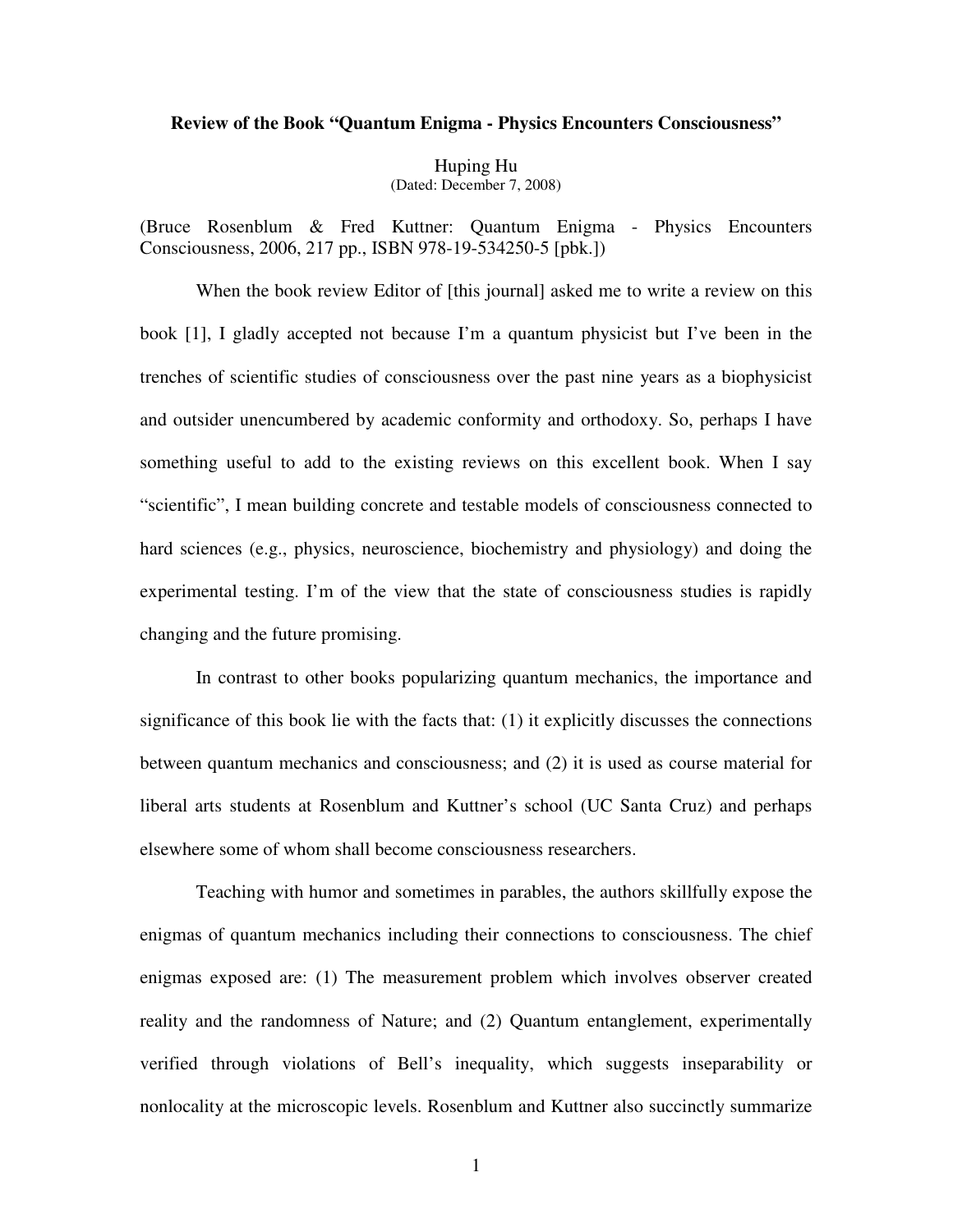nine interpretations of quantum physics and point out in no uncertain terms that every interpretation encounters consciousness (pp. 158-169).

Sadly, as the authors tell us, instead of embracing such encounters and exploring the mystery of consciousness, the majority of physicists have been avoiding the consciousness issue like a plague over the last 80 years from the time quantum physics was born to the present (pp. 155-157). The authors explain that this sad situation is understandable to some degree because physicists like to work with hard sciences. In contrast, consciousness does not enter quantum physics through the deterministic and unitary Schrodinger equation but apparently operates from outside space-time through free will. Further, as the authors justifiably imply, the field of consciousness studies is infested with self-appointed authorities, pseudo-scientists and "snake oil" promoters who give the field a bad reputation and scare physicists away.

Indeed, in many fields of mainstream sciences today the study and even the mentioning of consciousness are till taboo and the physicists' version of a theory of everything does not include consciousness. The irony is that, if we cannot understand ourselves and refuse to do so, how can we hope to understand fundamentally the world surrounding us. Isn't the logic should be that in order to understand the external world fundamentally we need also (or we must first) understand how consciousness work? How can one call one's theory a theory of everything if everything is not included?

It is my view that there are no legitimate excuses whatsoever for physicists and other scientists not exploring the mystery of consciousness and its connections to quantum physics. Rosenblum and Kuttner are highly commended for exposing physicists' skeleton in their closet to the students and the public.

2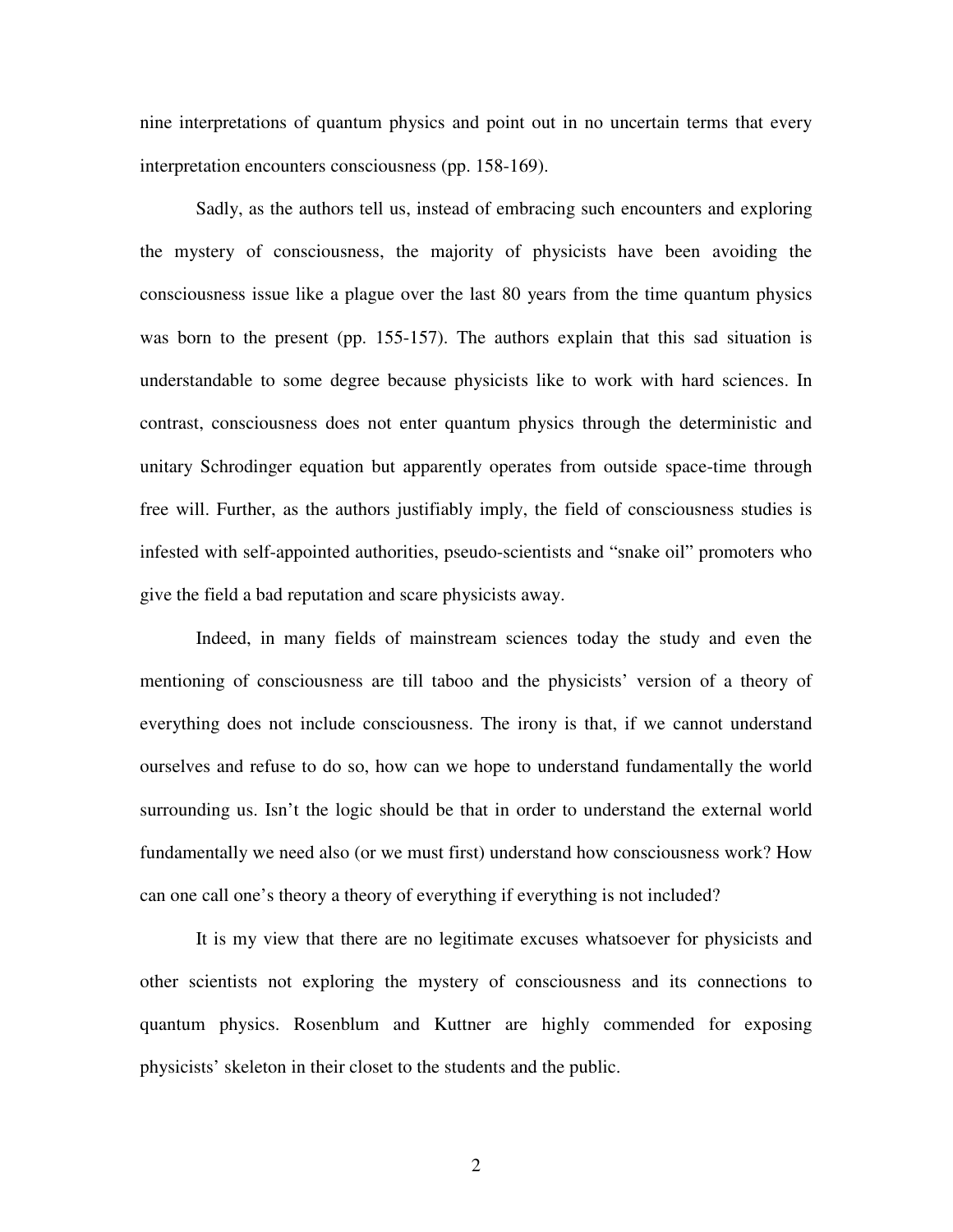Although the authors clearly point out the connection between quantum physics and consciousness reflected in the measurement problem, they do not offer their own solutions to the problem. However, they do agree with Bell's view that quantum mechanics is so far correct on everything it predicts but incomplete and will be "superseded in an imaginative jump that will astonish us" (p88). Like the authors, I fullheartedly agree with Bell's view based on the findings of our own research.

Reading the book and reflecting on our own research, I get the impression that the reality is, indeed, an interactive quantum reality centered on consciousness as some may have suggested before and many experiments have shown so far. But the interaction between consciousness and reality seems to be a "chicken-egg" problem. The perplexing questions are: (1) Is quantum reality (the "chicken") produced and influence by consciousness (the "egg"); or (2) is consciousness produced and influenced by quantum reality? It is well known that this type of dilemma occurs when one searches for a first cause which is self-referential.

In their book, the authors have amply answered the first question in the affirmative. Indeed, Planck had concluded long ago that "I regard consciousness as fundamental. I regard matter as derivative from consciousness. We cannot get behind consciousness. Everything that we talk about, everything that we regard as existing, postulates consciousness [2]".

To make connection to the actual brain, the authors discuss Stapp's theory (pp.195-196). I applaud here Stapp's heroic efforts in the face of various criticisms [3]. However, the question of how consciousness influences the brain or through what quantum entities inside the brain is the brain being influenced is far from settled. To say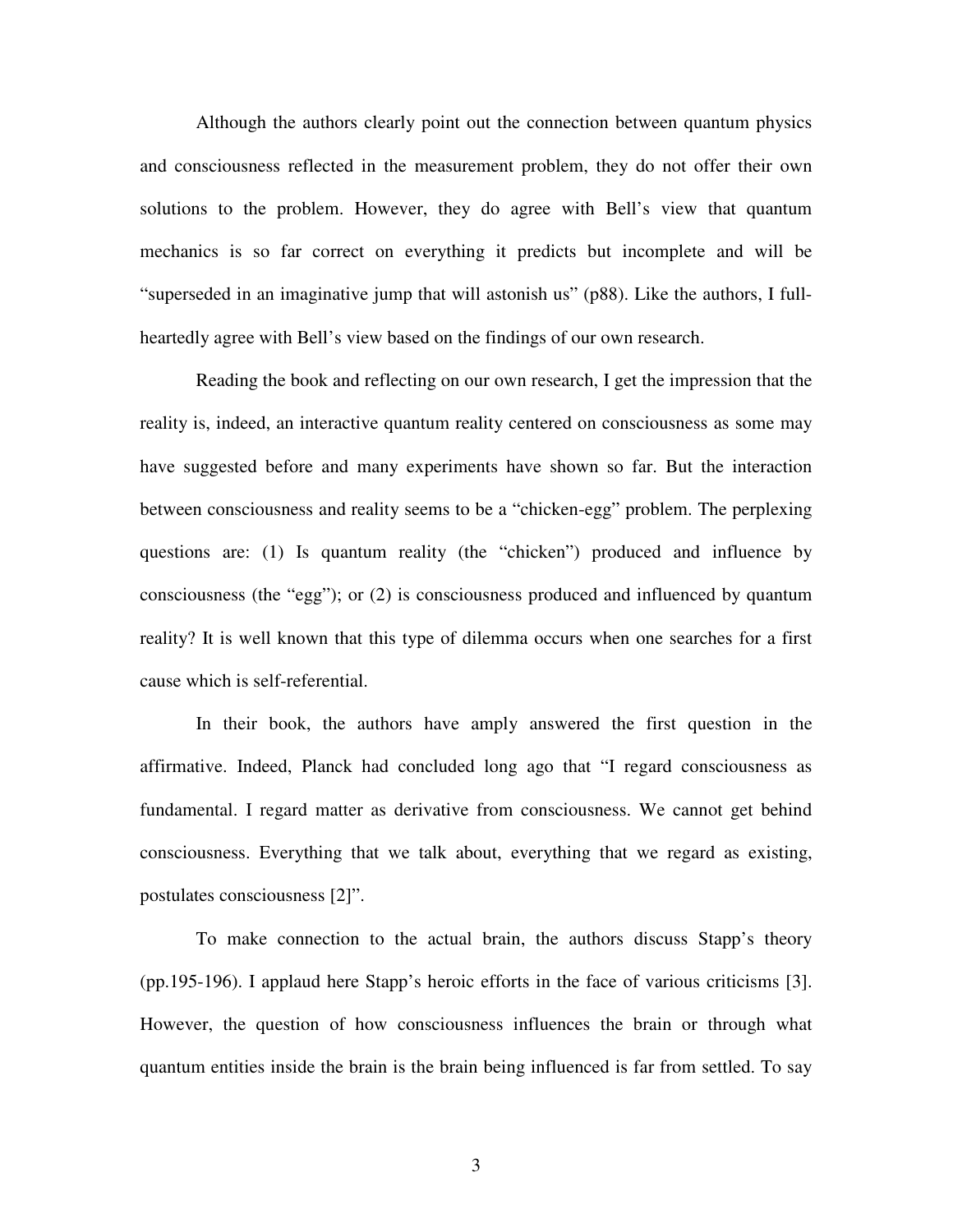the least, Stapp's theory needs to be mapped to the correct quantum entities being influenced by consciousness in the brain. On this, Stapp so far takes the "high road". In our theory, the quantum entities are the nuclear and/or electron spins in neural membranes and proteins [4]. The only way to get the correct mapping is to put various models to experimental tests which so far are few and far in between.

On the other hand, since a conscious human observer is made of quantum entities, the second and reverse question should also be asked, answered and reconciled with the first question. On this, the authors discuss Penrose-Hameroff model with the observation that the model proposes a specific mechanism in the brain based on non-computability, quantum gravity and tubulins in microtubules (pp.194-195). Penrose and Hameroff are admirable for taking the "low road" with the risk of being ridiculed [5]. Penrose's arguments for the non-computability of conscious process are quite impressive and strong. But only experiments can tell whether his bold speculation of quantum gravity being the objective cause of wave function collapse ("OR") makes any sense. Even if the experiments would be successful, it is still a far cry from proving tubulins in microtubules are involved in consciousness as Hameroff suggests.

Many people feel that Hameroff's idea is misguided and Penrose got on the wrong "OR" boat, so to speak, not only because neural electrochemical activities occur in and around neural membranes but also the simple, tubular and uniform structures of microtubules make them unlikely to be the carriers of information related to consciousness. By the way, we have demonstrated experimentally that gravity is likely the manifestation of quantum entanglement [4]. Thus, in my opinion, the role of gravity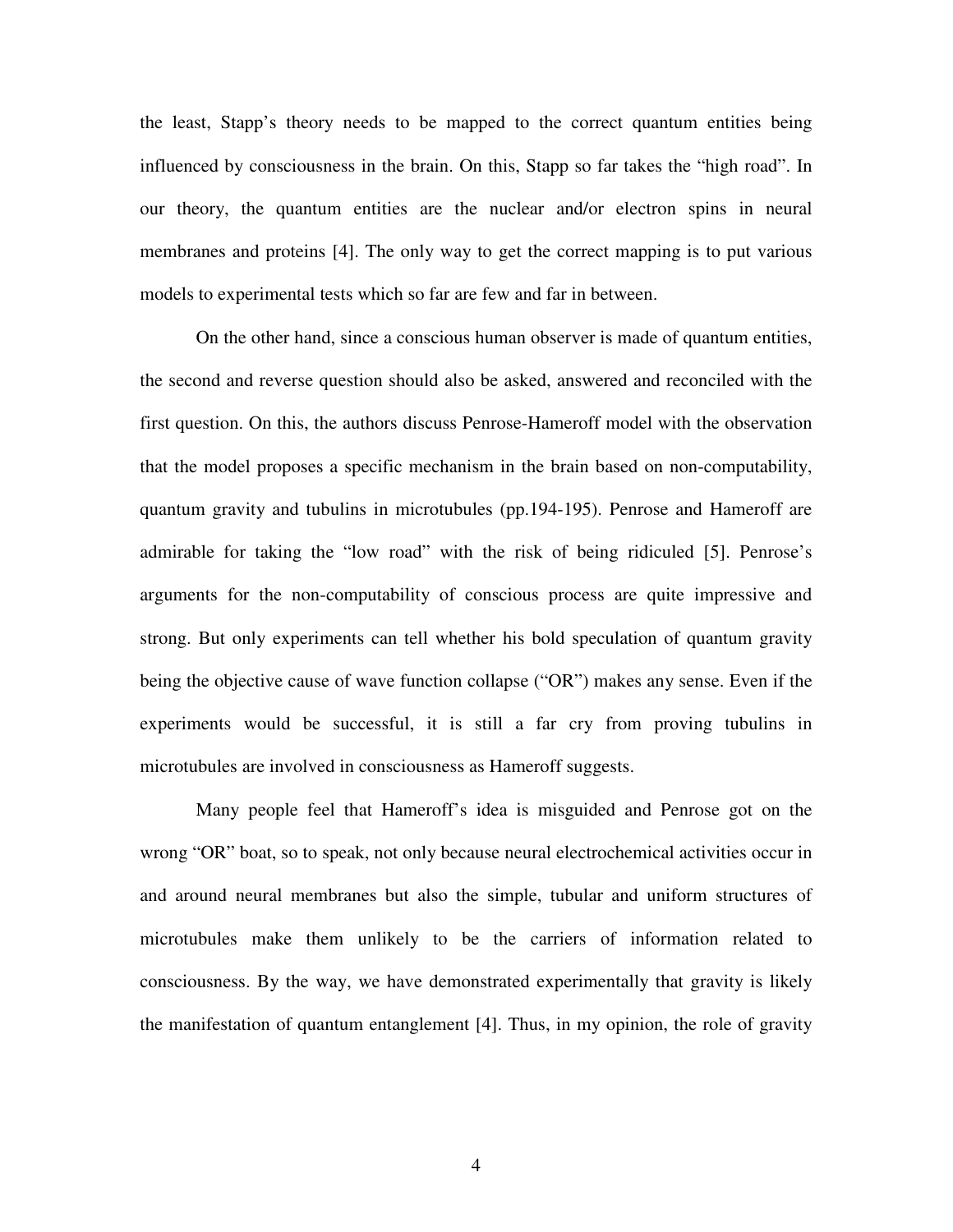in consciousness is more likely to achieve binding and wave function collapse is associated with disentanglement.

The authors also discuss in their book the philosophy of Chalmers who classified the problems of consciousness into "easy problems" and "hard problems" (pp176-177). However, mere classification in itself will only redefine the problems but not provide any solutions. the real messages from Chalmers, as the authors point out (pp179-180), are that: (1) Reductive explanations of consciousness in terms of physical processes do not hold; and (2) Conscious experiences are as primary as mass, charge and spacetime and thus entail new psychophysical principles which treat information as having both a physical aspect and phenomenal aspect [6]. Chalmers is admirably a rare and clearheaded dualist who irks materialists and perhaps others by his ideas and, some would say, arrogance.

It is my view that Chalmers' first point is only valid with respect to classical physical processes but not quantum processes which are fundamentally psychophysical. With respect to the second point, I can agree that consciousness is primary but I take that experiences are contents not entities. The authors point out that "[Chalmers' dual-aspect information] smacks of the situation in quantum mechanics, where the wavefunction also has two aspect", physical and informational (pp179-180). However, Chalmers seems to be skeptical about the connections of quantum mechanics and consciousness [6]. This is inexplicable and rather unfortunate. The authors also discuss the views of materialists such as Crick, Dennett and Koch which are diametrically opposite to Chalmers (pp 177- 181).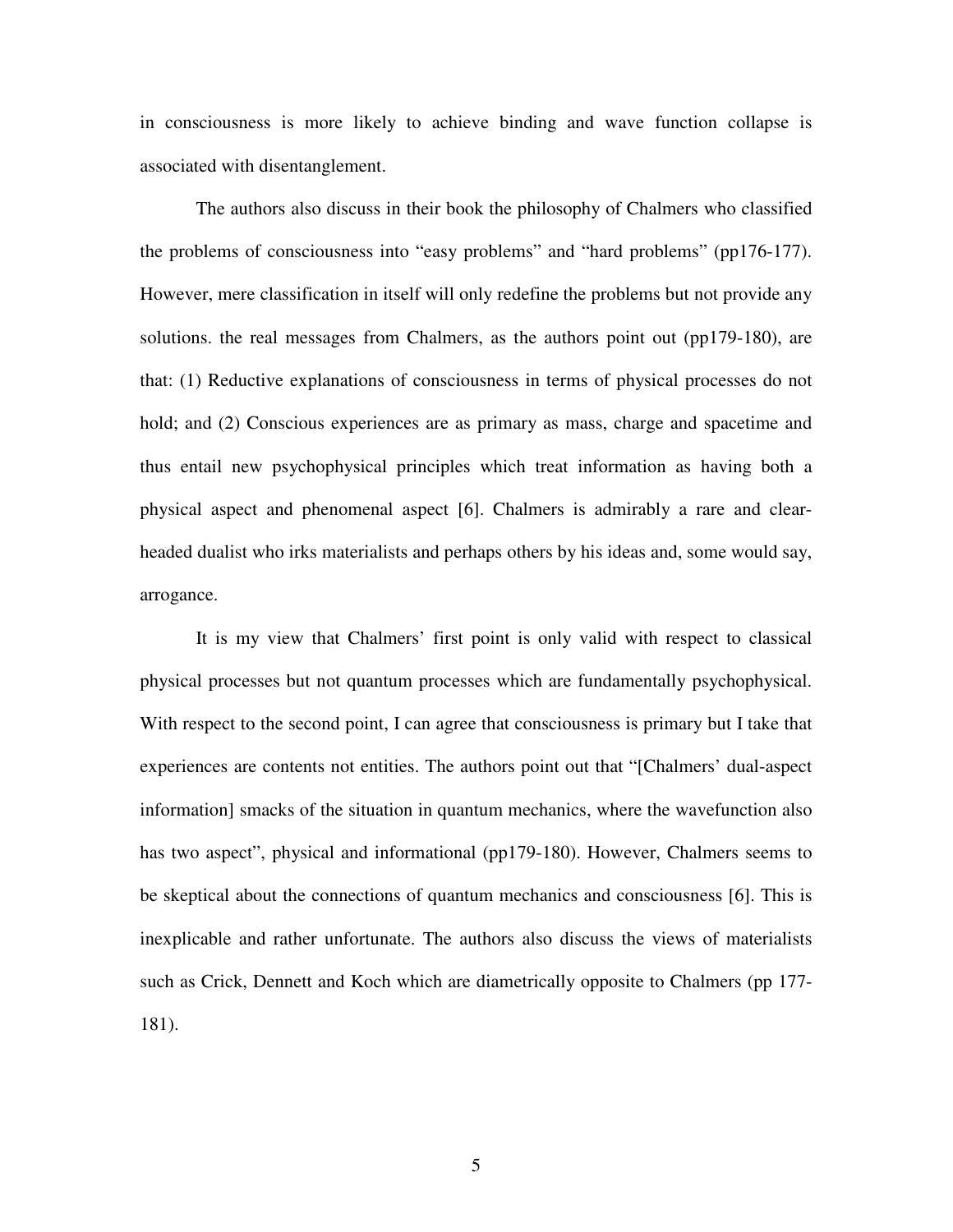The book also raises deep and old philosophical questions surrounding consciousness. For example, it quotes Einstein's statement that "I like to think that moon is there even I am not looking at it"  $(p125)$  and mentions the old question "If a tree falls in the forest with no one around to hear it fall, is there any sound?" (p175). To answer these fundamental questions, we need to reconcile the "chicken-egg" problems of consciousness and reality raised earlier.

I am inclined to believe that: (1) Consciousness is both transcendent and immanent (here I borrow the notions from certain philosophy of Hinduism), that is, the transcendental aspect of consciousness produces and influences reality as the interactive output of consciousness and, in turn, reality produces and influences immanent aspect of consciousness as the interactive input to consciousness; and (2) Human consciousness is a limited or individualized version of this dual-aspect consciousness such that we have limited free will and limited observation/experience which is mostly classical at macroscopic levels but quantum at microscopic levels.

As a limited transcendental consciousness, we have through free will the choice of what measurement to do in a quantum experiment but not the ability to control the result of measurement. That is, the result appears to us as random. On the other hand, at the macroscopic level, we also have the choice through free will of what to do but the outcome, depending on context, is sometimes certain and at other times uncertain. Further, as a limited immanent consciousness, we can only observe the measurement result in a quantum experiment which we conduct and experiences the macroscopic environment surrounding us as the classical world.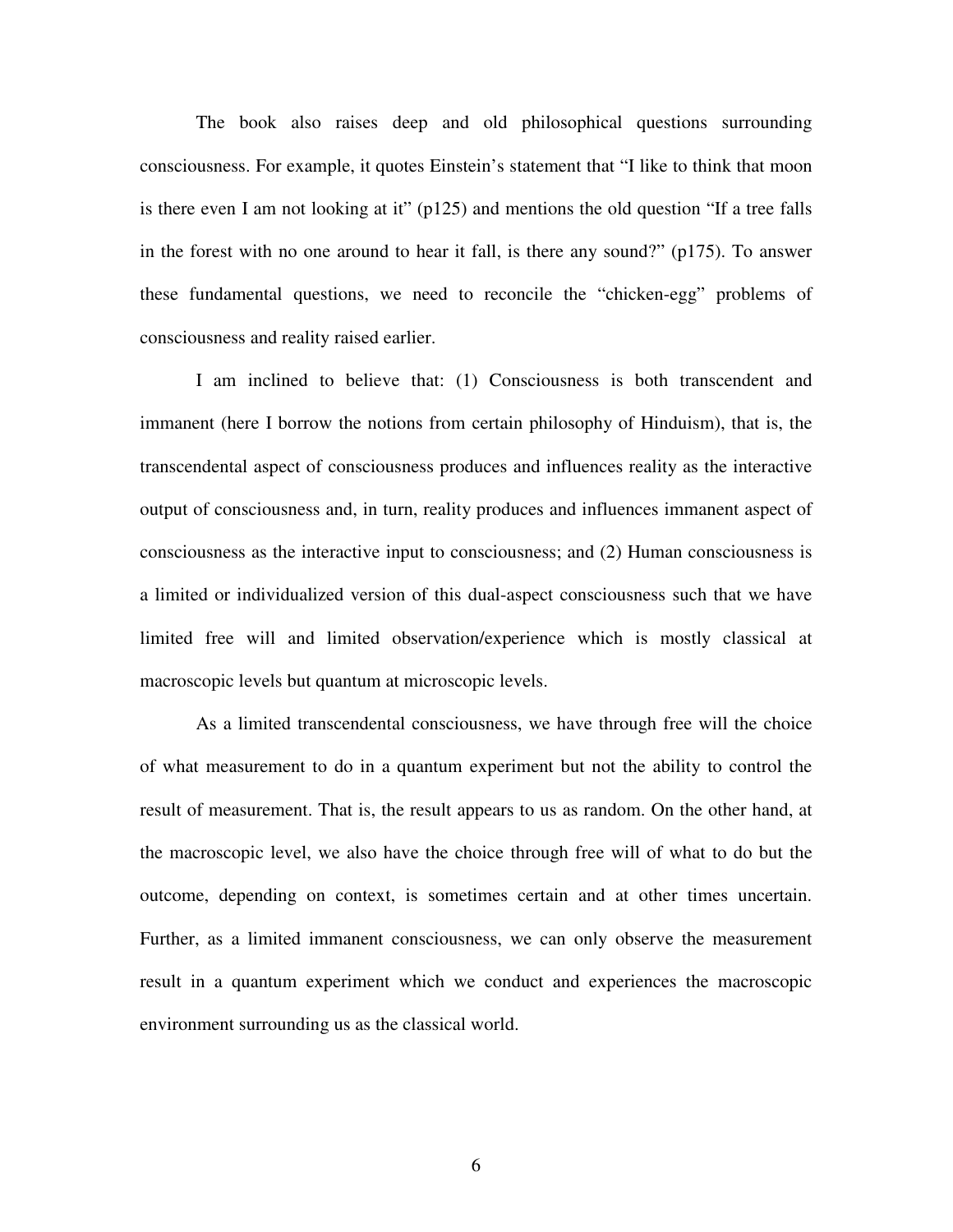Applying this dual-aspect consciousness ontology, we would respond to Einstein with the answer that the moon would still be there even if he was not looking at it because it is produced/influenced by the (unlimited) transcendental consciousness and observed/experienced by the (unlimited) immanent consciousness. Similarly, the answer to the old question would be that there are still sound heard by the (unlimited) immanent consciousness. This latter answer is similar to the one given in the centuries-old limerick quoted in the book (p175). On a related matter, the authors point out that God is omnipotent but may not be omniscient (p176). To explain such seeming defect of God, it may be said his omniscience lives within each of us as our human experiences and observations.

The authors do not discuss in the book relativistic quantum mechanics, e.g., the Dirac Equation which combines quantum mechanics with relativity and describes fermions such as electrons and quarks. Perhaps, this is because the book is written for non-specialists. The Dirac equation contains the "mysterious" quantum spin which forms the key basis of our spin-mediated consciousness theory [4]. In my opinion, this is the equation containing one of the major keys to a genuine science of consciousness and may be called the "God Equation" as shall be shown elsewhere in due time.

In closing, let us remind ourselves the proverb that "the [truth] is in the details". To eventually arrive at a genuine science of consciousness, we must build and experimentally test various concrete models of consciousness which are connected to hard sciences. By explicitly discussing the connections between quantum mechanics and consciousness and bravely using the book containing these discussions as course material for students, the authors show the readers and teach the students that such connections are